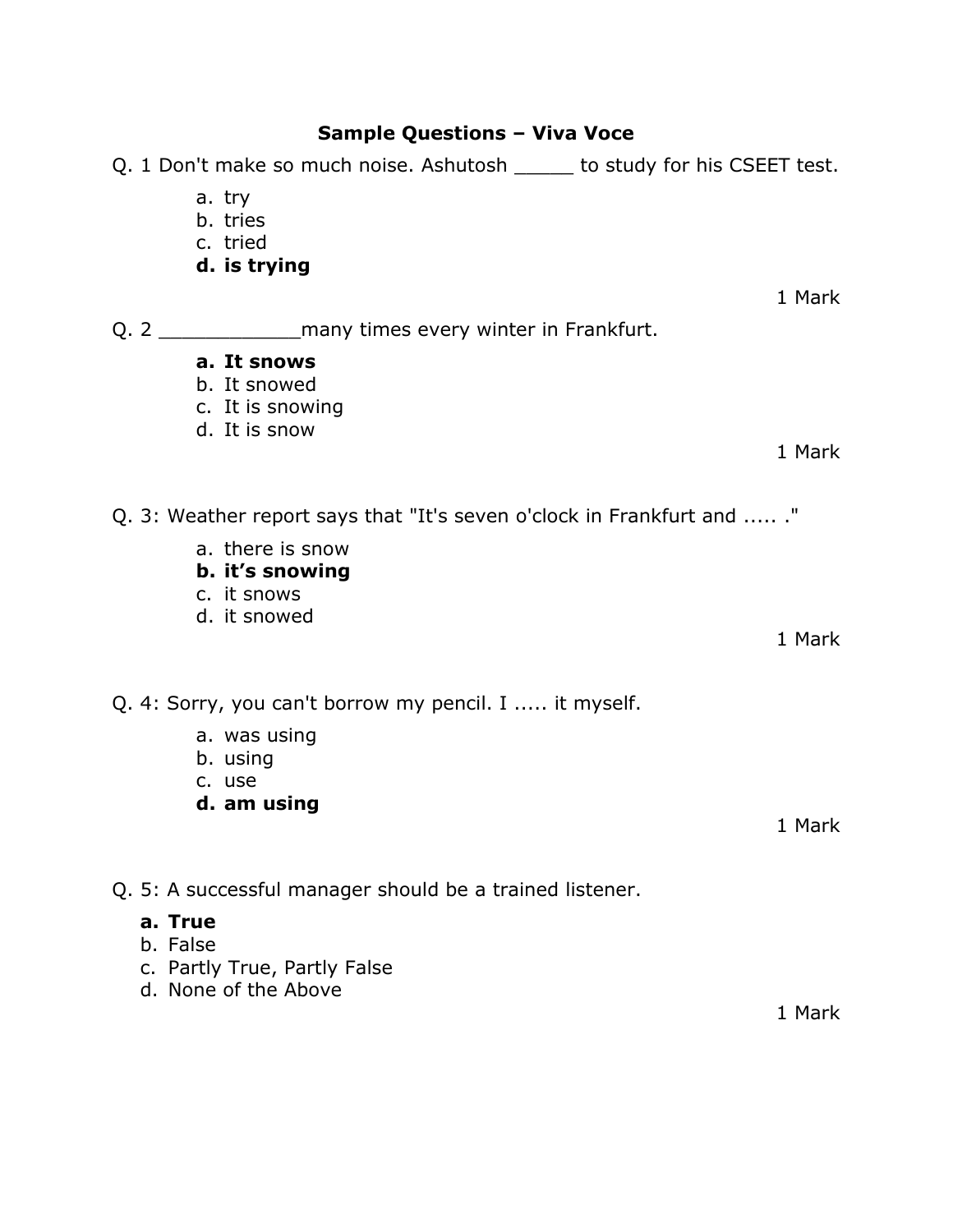| Q. 6: What is the synonym of 'REITERATE'?                                 |        |
|---------------------------------------------------------------------------|--------|
| a. Deny<br>b. Repeat<br>c. Frustrate                                      |        |
| d. Illustrate                                                             | 1 Mark |
| Q. 7: What is the synonym of 'CONSEQUENCE'?                               |        |
| a. Indifference<br>b. Serial<br>c. Affect                                 |        |
| d. Outcome                                                                |        |
|                                                                           | 1 Mark |
| Q.8: Predicting is the technique to forecast what the speaker will say.   |        |
| a. True<br>b. False                                                       |        |
| c. Partly True, Partly False<br>d. None of the Above                      |        |
|                                                                           | 1 Mark |
| Q. 9: Which of the following is the basis of effective listening?         |        |
| a. Note taking<br>b. Notice writing<br>c. Letter writing<br>d. Predicting |        |
|                                                                           | 1 Mark |
|                                                                           |        |
| Q. 10: Which of these is not a deterrent to the listening process?        |        |
| a. Lack of interest<br>b. Ego                                             |        |
| c. Confidence                                                             |        |
| d. Fear                                                                   | 1 Mark |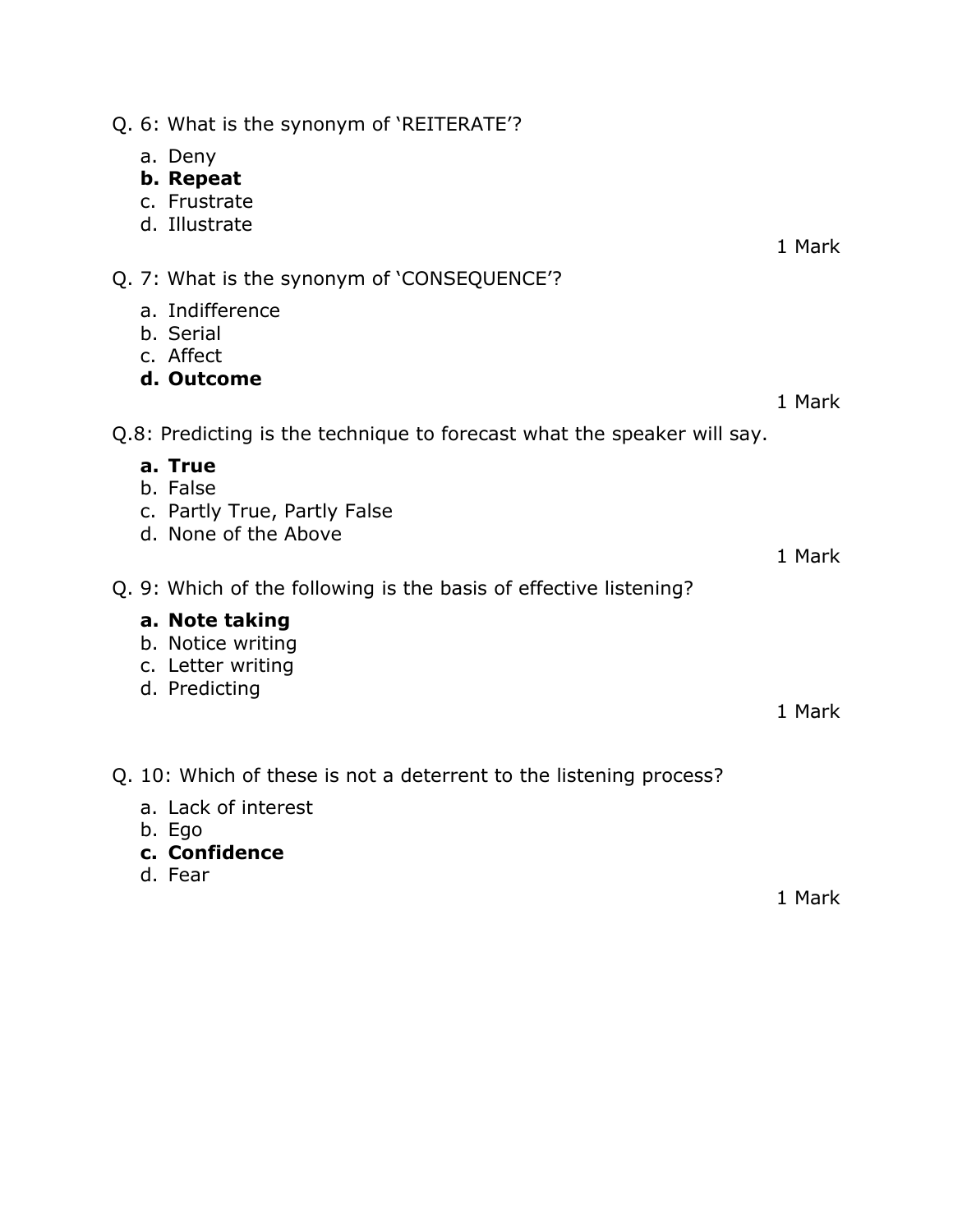Q.11 A well-organized talk is a \_\_\_\_\_\_\_\_ talk.

- a. Short
- b. Long
- c. Random
- **d. Structured**

2 Mark

Q.12: Shradha: "What \_\_\_\_\_\_\_\_ in the evening?"

Reeta: "Usually I watch TV or read a book."

- a. you doing
- b. you do
- **c. do you do**
- d. are you doing

2 Mark

Q. 13: The following question consists of an underlined word,, followed by four alternatives. Choose the word or phrase that is opposite in meaning to the word underlined.

They had an insipid conversation.

- a. loud
- b. argumentative
- c. **lively**
- d. curious

2 Mark

Q. 14: The following question consists of an underlined word , followed by four alternatives. Choose the word or phrase that is opposite in meaning to the word underlined.

He harvested a rich crop from that Fecund land.

- a. fertile
- b. fruitless
- c. obsolete
- d. **barren**

2 Mark

Q. 15: He is \_\_\_\_\_\_\_ to \_\_\_\_\_\_\_\_\_\_ any kind of work with due sincerity.

- a. fond, perform
- b. reluctant, entrust
- c. **determined, undertake**
- d. eager, void

2 Mark